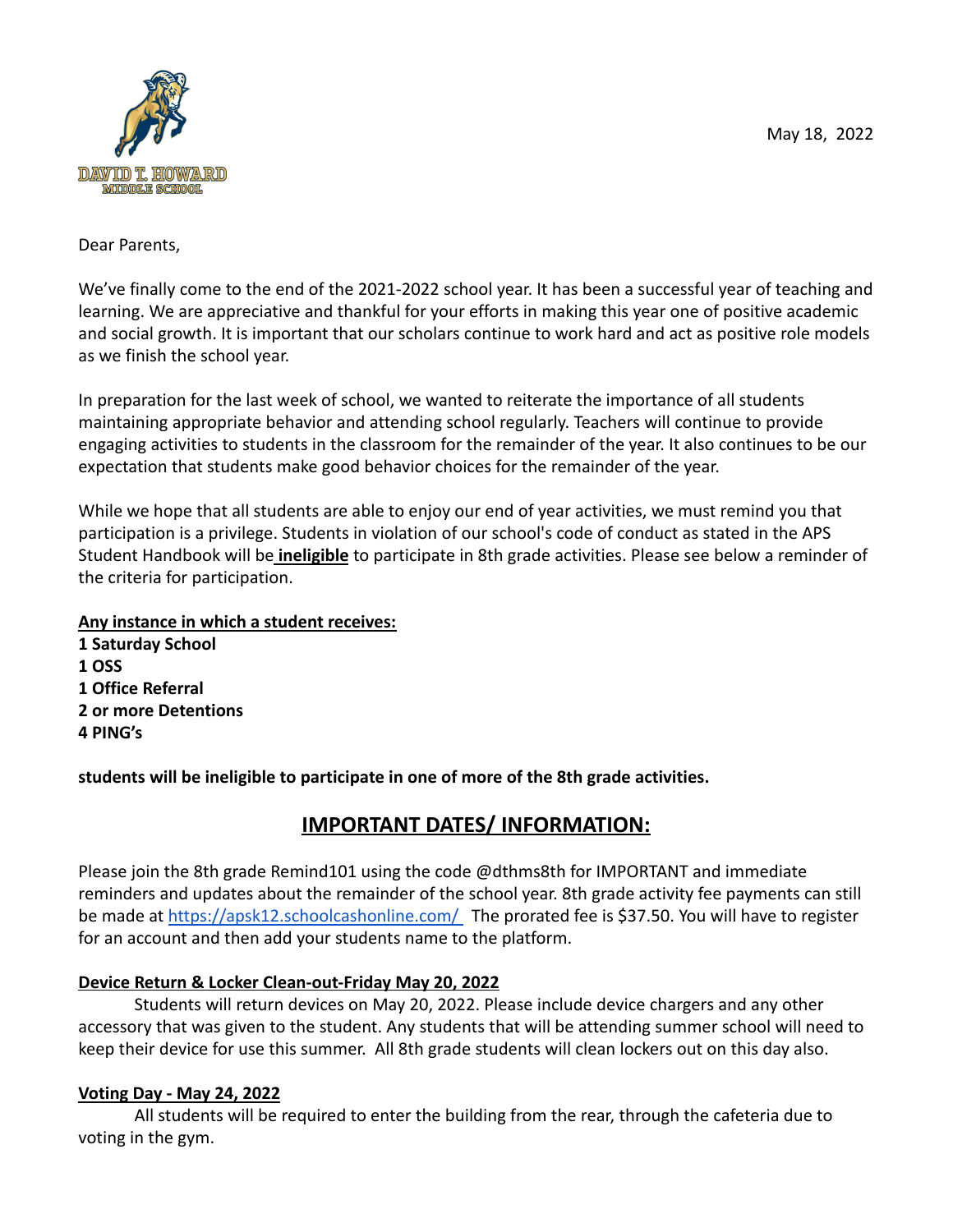#### **Bookbags - May 20, 2022**

After students return their devices, no bookbags will be allowed in the building. The last day for students to bring book bags will be May 20, 2022. Locker clean out will occur on May 20, 2022 and students will use provided paper and pencil for any remaining academic exercises.

#### **Outside Food Orders**

As a reminder, students are not allowed to order outside food and have it delivered to the building. **We will not accept any outside orders for students in the main office** and refunds will not be given.

#### **Summer School**

For any student who may need to sign up for summer school, please contact Ms. Ushry at [cushry@apsk12.org.](mailto:cushry@apsk12.org)

#### **Yearbooks - May 23, 2022**

Yearbooks will be signed out to students who purchased a yearbook during advisement on Monday, May 23, 2022. If a student has not picked up their yearbook by the last day of school, they will be in the main office for pick up. Please email Ms. Beadles srbeadles@apsk12.org to **schedule** a time to pick up yearbooks.

#### **\*\*8th grade Activity Details**

#### **Awards Program Rehearsal (Students only)-Friday May 20, 2022 & Monday, May 23, 2022**

Awards program rehearsal will be conducted after 8th grade lunch during connections extending through Core 3. Students will rehearse the processional, recessional, and other logistics in preparation for the program.

#### **Outdoor Activity Day/Picnic – Tuesday May 24, 2022**

Field day will be held from 10am-2pm. In order to prevent injury, please have students dress appropriately with tennis shoes. Students will be enjoying outdoor activities that may require physical movement. Students are encouraged to wear their 8th grade t-shirt for field day. Lunch will be provided. Students are allowed to bring snacks. Students are NOT allowed to have any items/food delivered by 3rd parties (i.e. door dash, uber eats, etc). Students are encouraged to dress for warm weather and to use sunblock if needed. Students are allowed to bring blankets for use during the lunch break. This will be a day of excitement for our scholars. Various activities have been planned to include water balloon toss, outdoor scavenger hunt, tug of war, flag football, balloon relay, double dutch, and much more. Students will be under the supervision of DT Howards staff during the field day event.

[Sign-up genius to donate items](https://www.signupgenius.com/go/9040F49ABA62AA0FB6-8thgrade) Please send donated items to the main office and let them know that it is for 8th grade. Thank-you in advance. At this time, we are not in need of parent volunteers. In case of a need Dr. Harper will reach out to parents for support.

#### **Movie Day-Wednesday May 25, 2022**

Movie Day will begin at approximately 10am. Students will have the option to sign-up for the movie of their choice beginning Friday, May 20th. Students will be allowed to bring snacks for movie day.